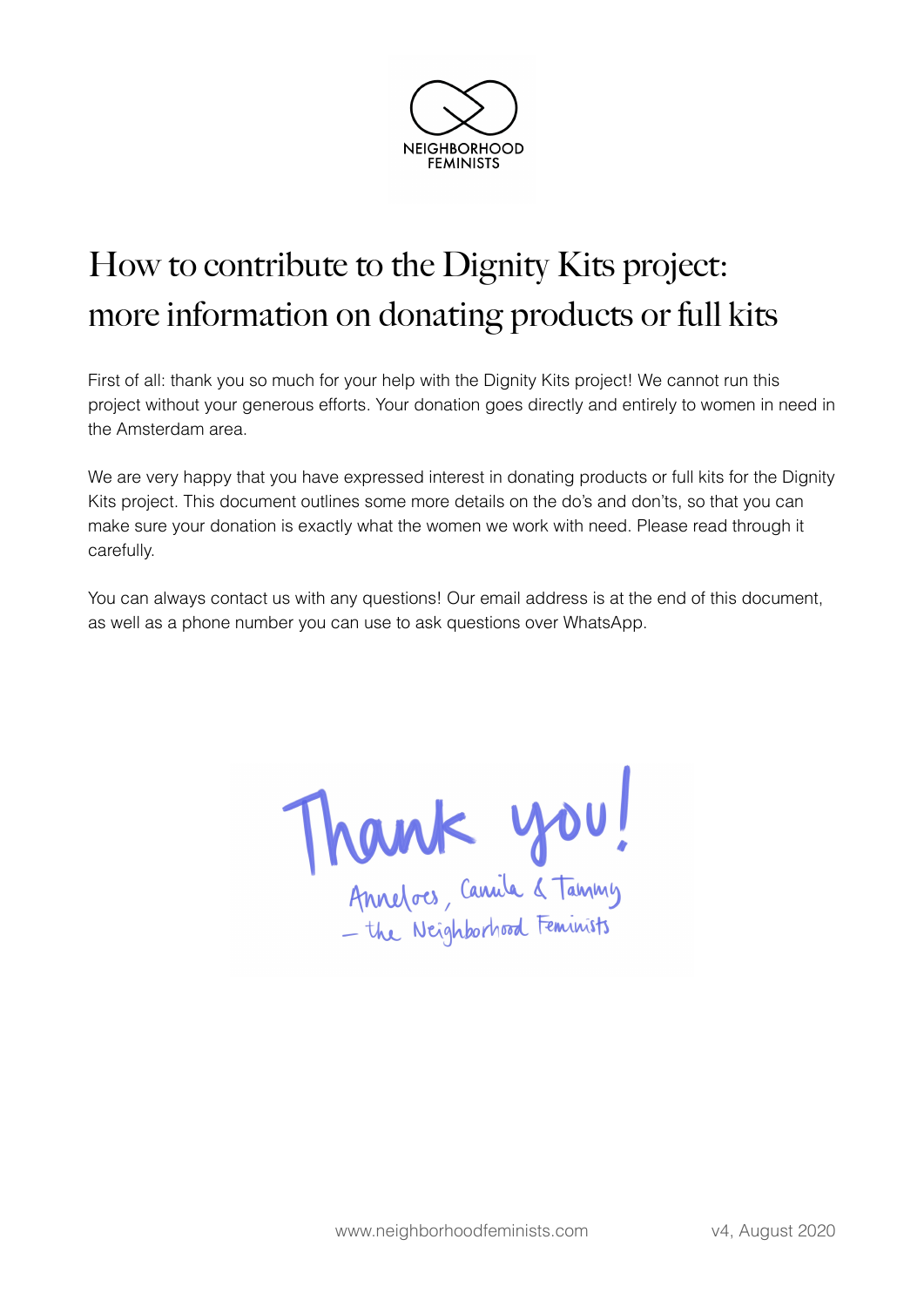

### 1. What is in a Dignity Kit?

The contents of Dignity Kit are set. This list has been created based on the actual needs of the women we work with. We would like to ask you to not donate items that are not on this list: considering the living situation of the women receiving these kits, these 'extra items' may be sold or stolen instead of being used.

We are working with 2 different kinds of kits right now: a travel size and a full-size kit.

#### **Travel size**

Each kit is meant to last about 15 days and contains only travel size products. That way the kits are easy to pack when women do not have a permanent place to stay. In addition to the kits, underwear, socks, toilet paper and pads can be picked up as needed.

#### **Full size**

Women who receive the full size Dignity Kits have a more permanent place to stay and/or their own rooms, and therefore more space to store personal care products. The Dignity Kits are meant to last 4-6 weeks, and contain full-size products.

### A basic Dignity Kit contains:

- 1. Toothpaste
- 2. Body wash
- 3. Deodorant
- 4. Moisturising shampoo
- 5. Conditioner
- 6. Packs of tissues
- 7. Panty liners
- 8. Vaseline
- 9. Body cream
- 10. Cardboard nail file
- 11. Nail clipper
- 12. Toothbrush
- 13. Comb (not too fine-toothed)
- 14. Washcloth
- 15. Wet wipes



#### Essential items we provide in addition to the kits:

Menstrual products, underwear and socks are provided separately to the kits. This does not mean we do not consider them essential items. Everyone's size and menstrual cycle is different, so women should be able to choose what they need out of these items when they pick up the kits. Most women we work with prefer pads. Toilet paper is separate simply because the rolls are too large in size to include in a kit.

- 1. Rolls of toilet paper
- 2. Menstrual products: pads, tampons and liners (*inlegkruisjes*)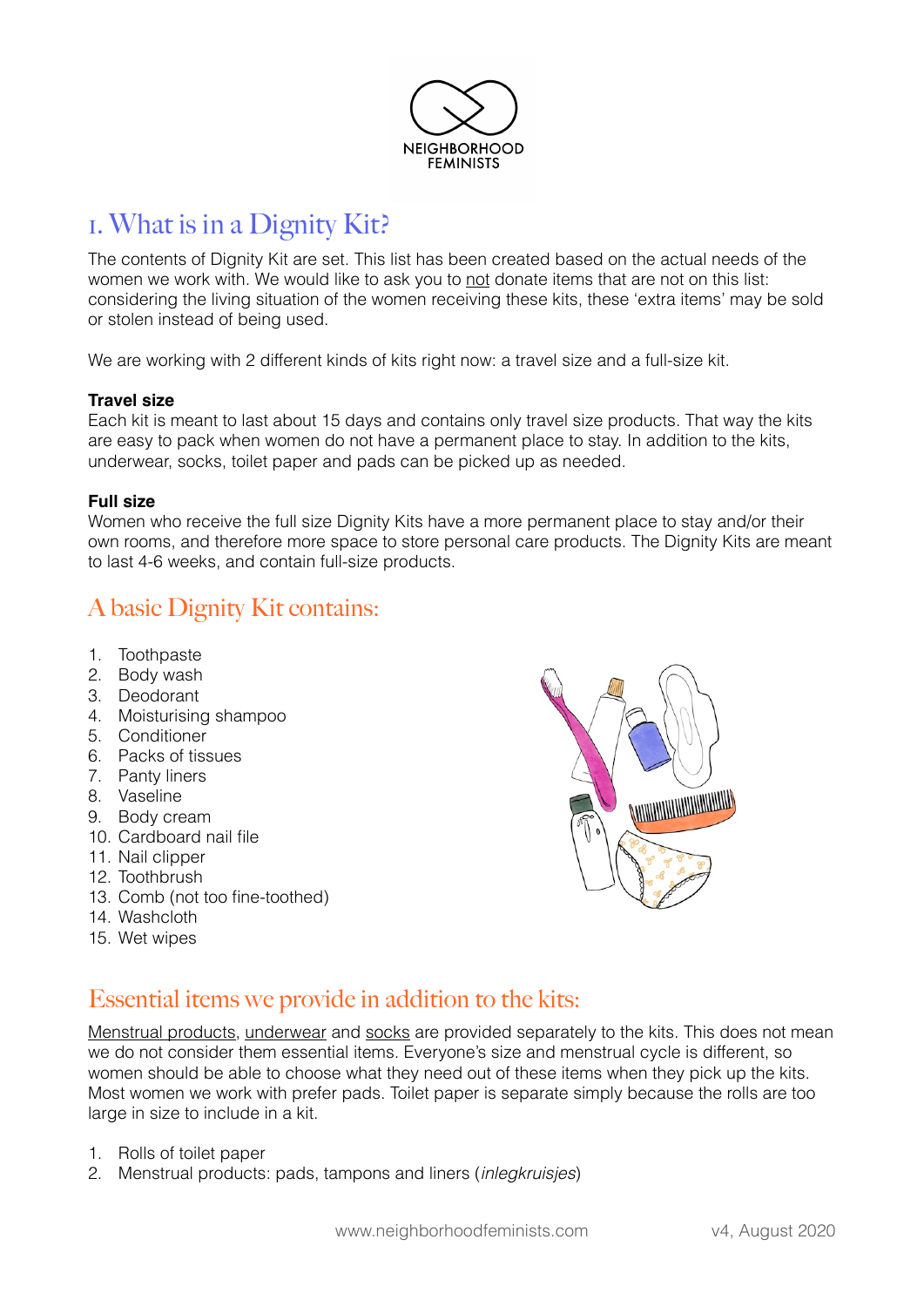

- 3. Underwear (briefs, not thongs, in sizes S, M, L and XL, made from cotton or other breathable fabric)
- 4. Socks (regular-length socks in size ranges like 36-38, 38-40, 40-42)

#### > A note about donating menstrual products

We are so happy that you want to provide essential menstrual products for the women we work with. It is very important for us that we provide them with products that are new, good quality and safe; just like you would want to use for yourself. We therefore want to ask you to please only donate menstrual products that are still in sealed packaging – so no loose pads or liners. This is for several practical reasons too:

- It makes it hard or impossible to identify the type and brand of loose products.
- There is no way to know the expiration date of certain products if we don't have the packaging they were in.
- Loose items are often in bad condition (you would not want to use a pad that's been at the bottom of someone else's bag either!)

### > A note about donating underwear and socks

The products you donate go to women that are living in dire circumstances. The Dignity Kits are meant to make them feel just a little more comfortable and human. First the obvious: please only donate unused, new underwear and socks with the labels or packaging still attached. When buying underwear and socks, please choose designs that are comfortable and that you would also like to wear yourself. No granny panties please!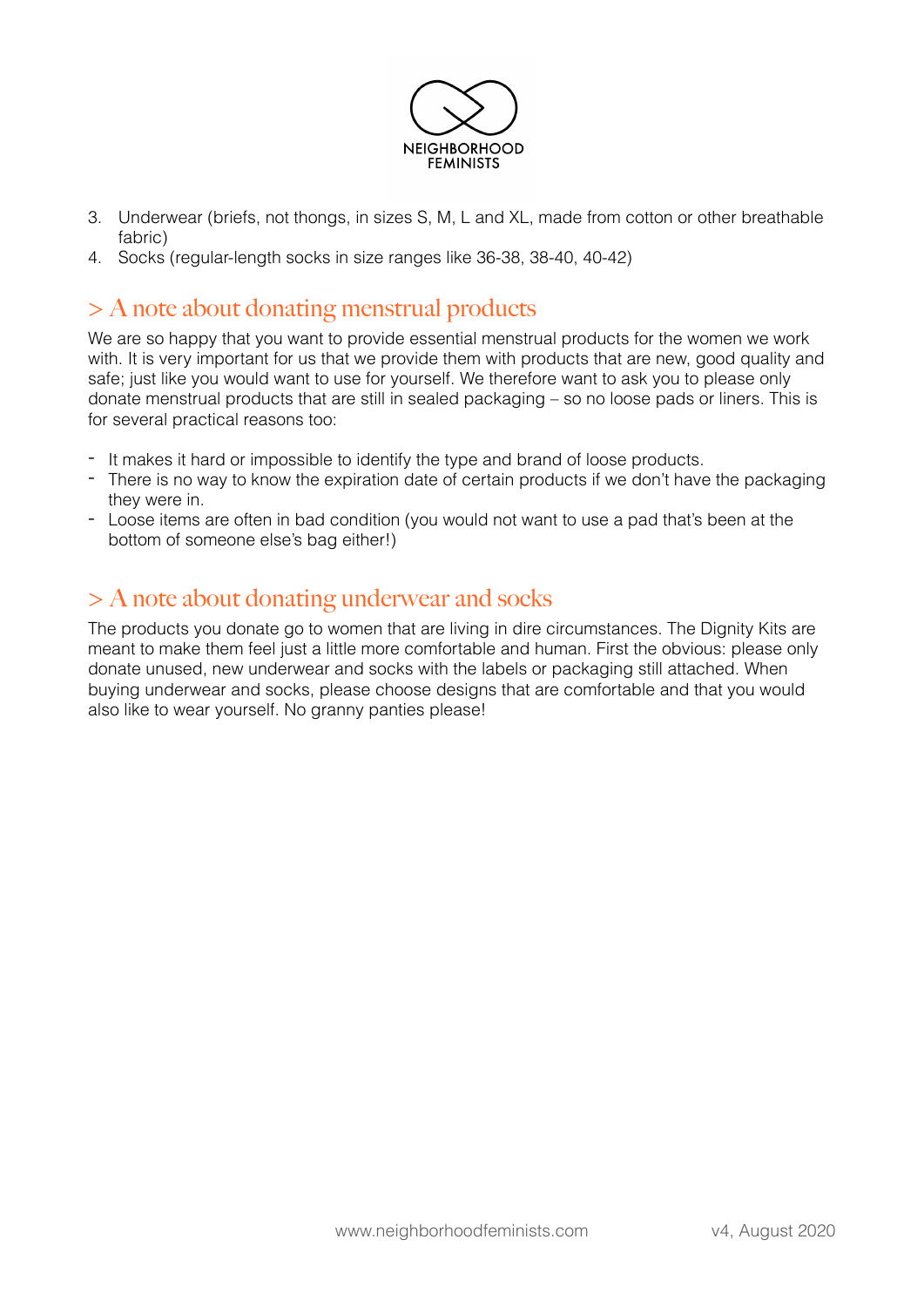

### 2. If you plan to donate separate products:

Please pick and choose whatever you would like from the tables further down in this document (under number 4), travel-size or full size, and in whatever quantity. You can also donate products for a specific amount of kits in bulk, that we then assemble into packed kits. We would like to ask you to make sure all products you donate are new and unused.

### 3. If you plan to donate assembled kits:

We currently have the biggest need for travel size kits. The exact contents of the travel size kits are specified a little bit further down in this document under number 4. If you like, you can include a personal note to whoever ends up receiving your kit!

Please pack travel-size kits in sturdy ziploc bags. These may not seem super fancy or environmentally friendly, but they are light, easy to pack, easily repurposed, water- and leakproof – and because they are not very valuable it does not matter if they get lost. We understand that you would like to use nice-looking toiletry bags, but we would like to ask you to stick with ziploc bags to prevent creating a divide between regular and 'special' dignity kits.



*example of a travel-size Dignity Kit*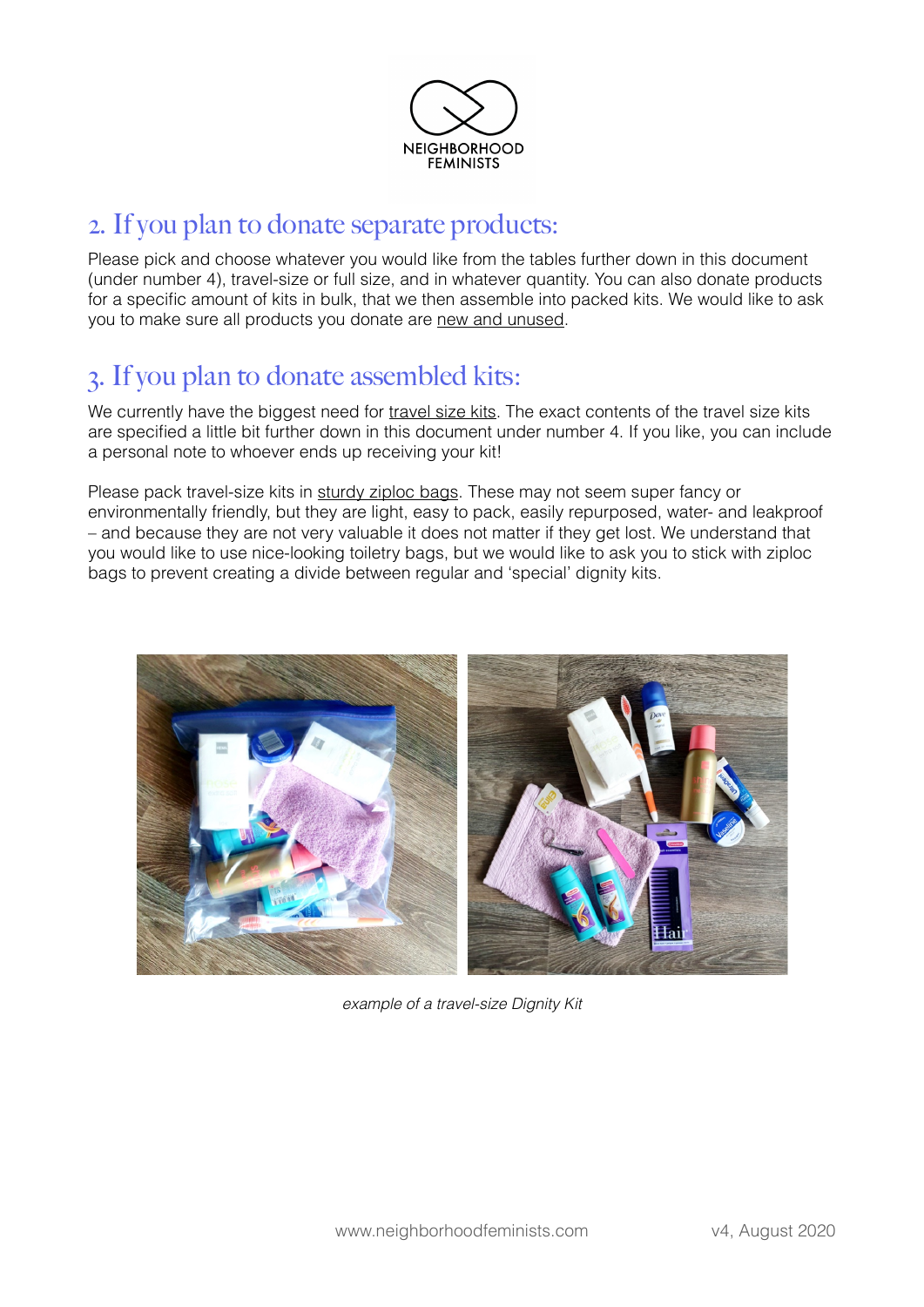

# 4. Exact Dignity Kit contents:

| <b>Item</b>   | <b>Travel size kits</b>                                               | <b>Full size kits</b>                |
|---------------|-----------------------------------------------------------------------|--------------------------------------|
| Toothpaste    | 1 tube of travel size toothpaste                                      | 1 full size tube of toothpaste       |
| Toothbrush    | 1 toothbrush                                                          | 1 toothbrush                         |
| Deodorant     | 1 small spray or roll-on deodorant                                    | 1 regular size deodorant             |
| Shampoo       | 1 bottle of travel-size shampoo                                       | 1 regular bottle of shampoo          |
| Conditioner   | 1 bottle of travel-size conditioner                                   | 1 regular bottle of conditioner      |
| Vaseline      | 1 tin of vaseline (20g.)                                              | 1 regular tub of vaseline            |
| Body cream    | 1 travel size body cream or bodylotion                                | 1 full size body cream or bodylotion |
| Tissues       | 3 packs of tissues                                                    | 4 packs of tissues                   |
| Nail file     | 1 cardboard nail file                                                 | 1 cardboard nail file                |
| Nail clipper  | 1 nail clipper                                                        | 1 nail clipper                       |
| Comb or brush | 1 wide-toothed comb (so that it's<br>suitable for most hair textures) | 1 wide-toothed comb or a brush       |
| Washcloth     | 1 washcloth                                                           | 1 washcloth                          |
| Pantyliners   | Separately packed panty liners                                        | Boxes of panty liners                |
| Wet wipes     | 1 small pack of wet wipes (e.g. 20 baby<br>wipes)                     |                                      |

Separate items to be distributed as needed:

| <b>Item</b>        |                                                                                               |  |
|--------------------|-----------------------------------------------------------------------------------------------|--|
| Menstrual products | Panty liners, menstrual pads in normal, heavy and night, tampons in<br>mini, normal and heavy |  |
| Underwear          | Cotton underwear sizes S-XXL                                                                  |  |
| Socks              | Regular-length socks sizes 36-38, 39-42                                                       |  |
| Toilet paper       | Packs of toilet paper                                                                         |  |
| Face masks         | Washable or single-use face masks (in light of corona virus measures)                         |  |
| Face cream         | Jar or tube of facial moisturizer                                                             |  |